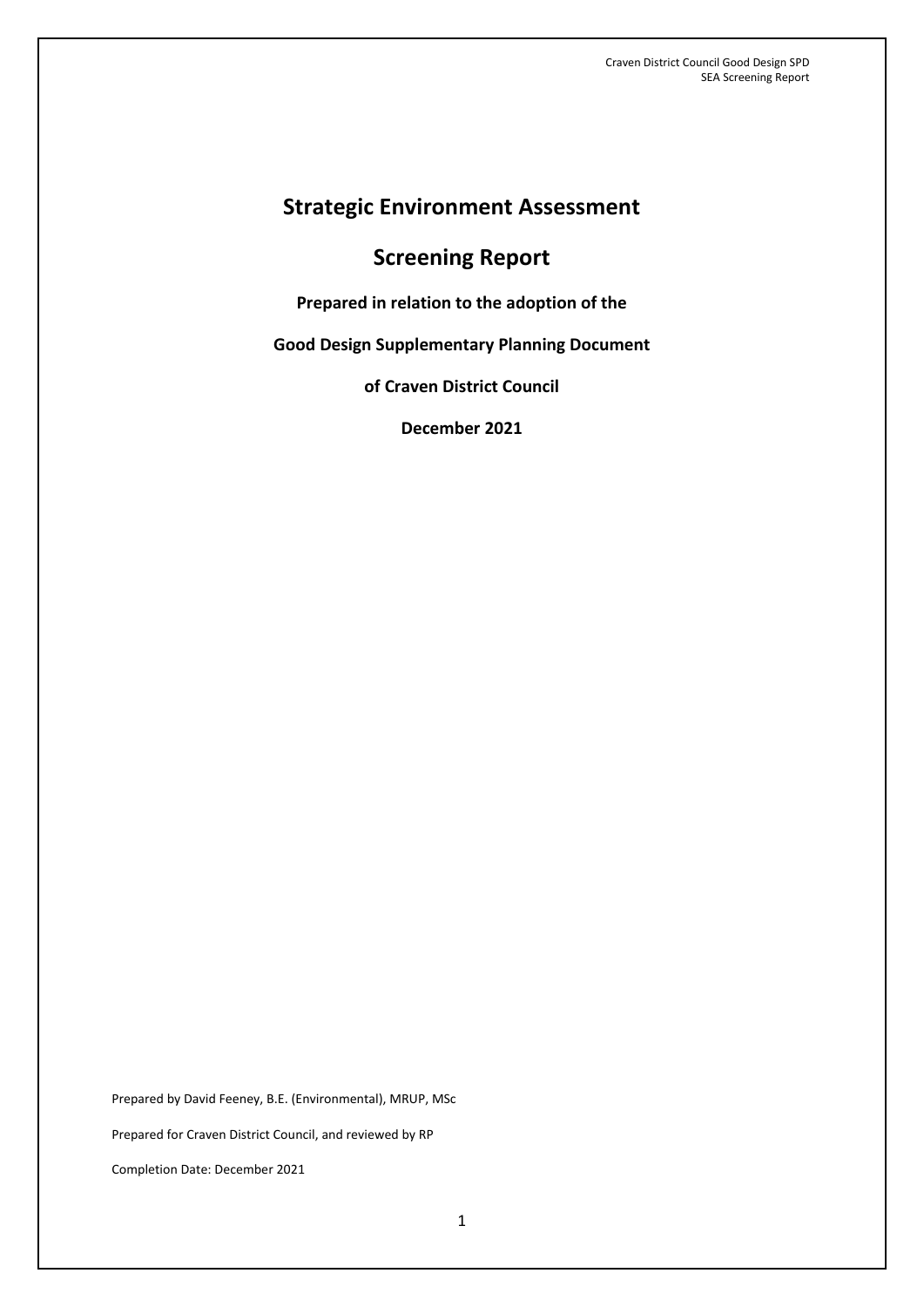### **Table of Contents**

# **2. Overview of the Good Design SPD………………………………………………………………………………..….3**

#### Note for readers:

*The author as named has prepared this report for the use of Craven District Council. The report conclusions are based on the best available information, including information that is publicly available. This information is assumed to be accurate as published and no attempt has been made to verify these secondary data sources. This report was prepared in November 2021. It is subject to and limited by the information available during this time. This report has been prepared with all reasonable skill, care and diligence within the terms of the contract with the client. The author accepts no responsibility to third parties of any matters outside the scope of the report. Third parties to whom this report or any part thereof is made known rely upon the report at their own risk.*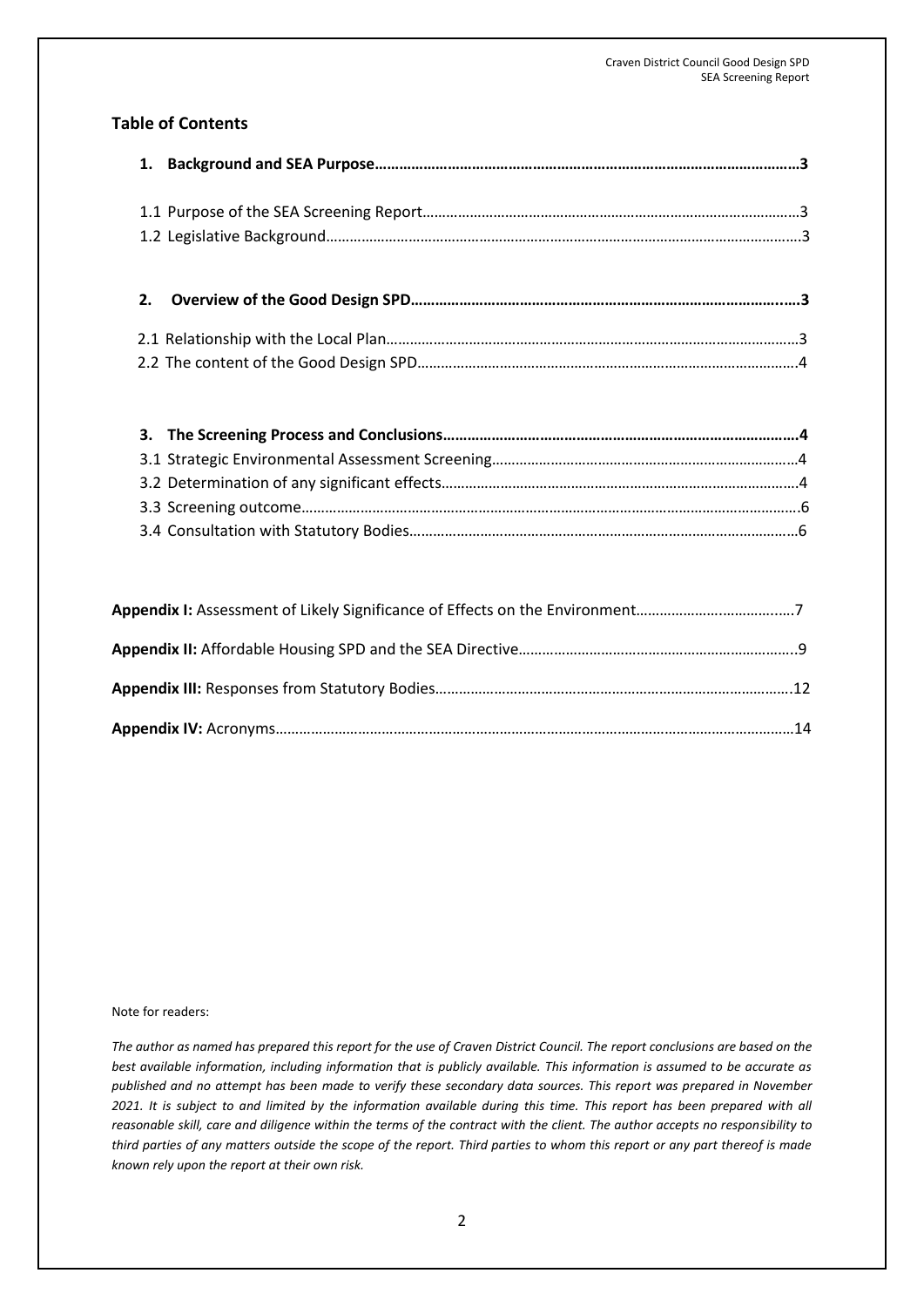## **1. SEA Purpose and Legislative Background**

#### **1.1 Purpose of the SEA Screening Report**

1.1.1 This screening report has been prepared to determine whether the Good Design Supplementary Planning Document (SPD) prepared by Craven District Council should be subject to a Strategic Environmental Assessment (SEA).

#### **1.2 Legislative Background**

1.2.1 The basis for Strategic Environmental Assessment legislation is the European Directive 2001/42/EC (SEA Directive). This was transposed into English law by the Environmental Assessment of Plans and Programmes Regulations 2004 (SEA Regulations). Detailed guidance of these regulations can be obtained via in the Government publication 'A Practical Guide to the Strategic Environmental Assessment Directive' (ODPM, 2005).

1.2.2 The Planning Practice Guidance (PPG) discusses SEA requirements in relation to supplementary planning documents in paragraph 11-008. Here, the PPG states that: *'Supplementary planning documents do not require a sustainability appraisal but may in exceptional circumstances require a strategic environmental assessment if they are likely to have significant environmental effects that have not already have been assessed during the preparation of the relevant strategic policies'* and later in the same section: *"Before deciding whether significant environment effects are likely, the local planning authority will need to take into account the criteria specified in schedule 1 to the Environmental Assessment of Plans and Programmes Regulations 2004 and consult the consultation bodies."*

1.2.3 Under the requirements of the European Union Directive 2001/42/EC and Environmental Assessment of Plans and Programmes Regulations (2004), certain types of plans that set the framework for the consent of future development projects must be subject to an environmental assessment.

### **2. Overview of the Good Design SPD**

#### **2.1 Relationship with the Local Plan**

2.1.1 Under the Planning & Compulsory Purchase Act 2004, policy guidance can be provided in Supplementary Planning Documents (SPDs). In line with the National Planning Policy Framework (NPPF), this SPD provides further guidance on good design for proposed development in the Craven Local Plan area, and provides further detail to help explain the objectives relating to the following policies of the Craven Local Plan (2012 – 2032), which was adopted in November 2019:

- Policy ENV3: Good Design
- Policy SD1: Presumption in favour of sustainable development
- Policy SD2: Meeting the challenge of climate change
- Policy ENV2: Heritage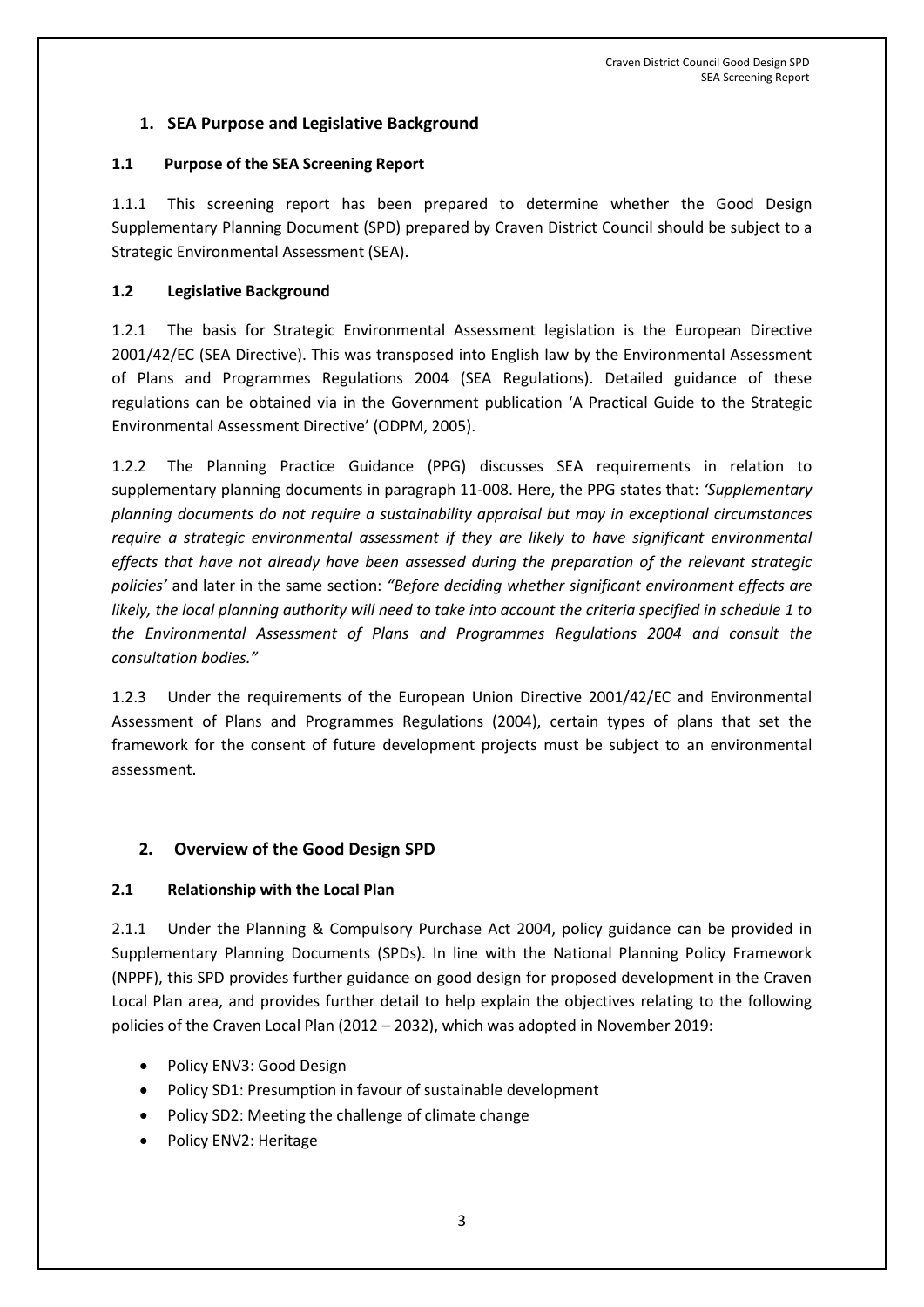The SPD hence supports the local plan and is produced in accordance with the procedures introduced by the 2004 Act.

2.1.2 Unlike the local plan itself, the SPD is not examined by an inspector, but it is subject to a public consultation process before being formerly adopted by elected Council Members in a Council resolution. The SPD will be a material consideration in planning decisions.

## **2.2 The content of the Good Design SPD**

2.2.1 The concept of good design cuts across all adopted local plan policies, hence all new and proposed development should be founded on good design principles. The aim of policy ENV3 is to ensure that growth in Craven results in positive change in design terms, which benefits the local economy, environment and quality of life, including health and well-being.

2.2.2 Policy ENV3 and the content of the SPD focuses on the good design subject areas of context, distinctiveness, permeable, sense of place, backcloths and landmarks, public realm, and residential amenity. Discussions about good design are encouraged in this SPD between designers, their clients and the council.

## **3. The Screening Process and Conclusions**

### **3.1 SEA Screening**

3.1.1 Screening is the process for determining whether or not an SEA is required. For this process, it is necessary to determine if a plan will have significant environmental effects using the criteria set out in Annex II of the SEA Directive and Schedule I of the SEA Regulations. A full determination cannot be made until two of the three statutory consultation bodies have been consulted; in this case these bodies are Natural England and Historic England.

3.1.2 The SEA Directive requires plans and programmes to be in general conformity with the strategic policies of the adopted development plan for the relevant area. Within 28 days of its determination, the plan makers must publish a statement, setting out its decision. If they determine that an SEA is not required, the statement must include the reasons for this. The table of Appendix I uses questions based on content of the SEA Directive to establish whether there is a requirement for SEA for the Good Design SPD. The table of Appendix II analyses the Good Design SPD using criteria set out in Annex II of the SEA Directive and Schedule I of the Regulations.

### **3.2 Determination of significant effects**

3.2.1 Paragraph 9 of the SEA Directive that: *"This Directive is of a procedural nature, and its requirements should either be integrated into existing procedures in Member States or incorporated in specifically established procedures. With a view to avoiding duplication of the assessment, Member States should take account, where appropriate, of the fact that assessments will be carried out at different levels of a hierarchy of plans and programmes."* The policies of the Craven Local Plan have been subject to a full Sustainability Appraisal (SA).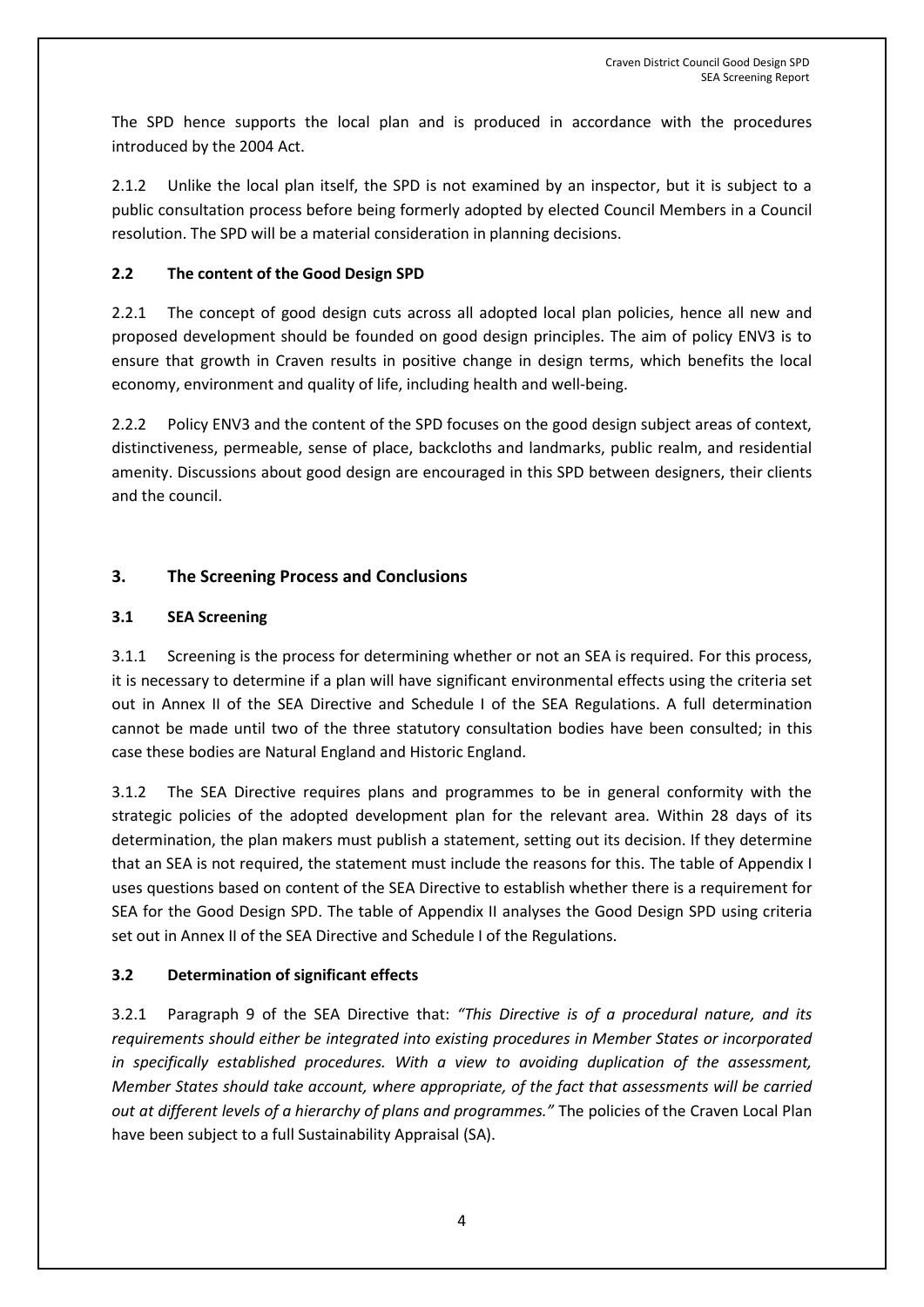3.2.2 Therefore it is considered that the potential significant effects of the Good Design SPD, either individually or in combination with other plans and projects, have already been assessed in the SA of the local plan. A summary analysis of the potential effects of the SPD based on the key subject areas is shown in the following paragraphs to ensure that the SPD does not give rise to any new significant environmental effects. This analysis relates to that contained within the SA of the local plan.

3.2.3 Population and human health: The provision of good design in all developments is an important social objective, in that the provision of well-designed homes for local needs in the plan area is a significant aspect of social cohesion within the population of a local plan area. Good design in homes improves the general standard of both market and affordable housing across the local plan area, and it is hence positive for mental and physical health of residents. The aim of policy ENV3 is to ensure that growth in Craven results in positive change in design terms, which benefits the local economy, environment and quality of life, including health and well-being.

3.2.4 Biodiversity, flora and fauna: Policy ENV4 of the local plan focuses on biodiversity, and states that growth in housing, business, and other land uses on allocated and non-allocated sites will be accompanied by improvements in biodiversity. Specifically, good designed development will then make a positive contribution towards achieving a net gain in biodiversity. There should hence be a positive impact in terms of the flora and fauna in the local plan area, resulting from development in the plan area. Policy ENV3: Good Design can influence the provision of biodiversity through promoting appropriate landscaping surrounding the proposal's buildings.

3.2.5 Climatic factors: Good designed development in terms of carbon reduction mechanisms can significantly reduce emissions that contribute to climate change. All proposed development in the Craven local plan area must conform to more sustainable construction and design practices promoted in Policy ENV3 - criteria (s) & (t), and also in Policy ENV7. These criteria can reduce the carbon outputs from proposed development in Craven, and within this policy, the advantages of sourcing local materials for construction are promoted.

3.2.6 Cultural heritage: There is not anticipated to be any significant effects on cultural heritage due to the need for conformity to the local plan's Policy ENV2 on heritage and Policy ENV3 on good design. Such policies set out and advise on architectural style, construction and materials requirements for development, and also principles for design. These policies will help to ensure new residential and commercial developments are not discordant with the existing setting.

3.2.7 Soil, water and air: New developments of all types must conform with Policy ENV6: Flood Risk, Policy ENV7: Land and Air Quality, and Policy ENV8: Water Resources, Water Quality and Groundwater. There is not anticipated to be any significant effects on soil, water and air as proposed developments will need to meet with the criteria of such policies in order to gain planning permission.

3.2.8 Landscape: As noted, all proposed development in the Craven local plan area must conform to more sustainable construction and design practices promoted in Policies ENV3 and ENV7. Good design in development is focused on a more harmonious integration of new proposals with existing development and the surrounding local landscape. Hence, there should be mitigation of landscape impacts in place when planning for new developments.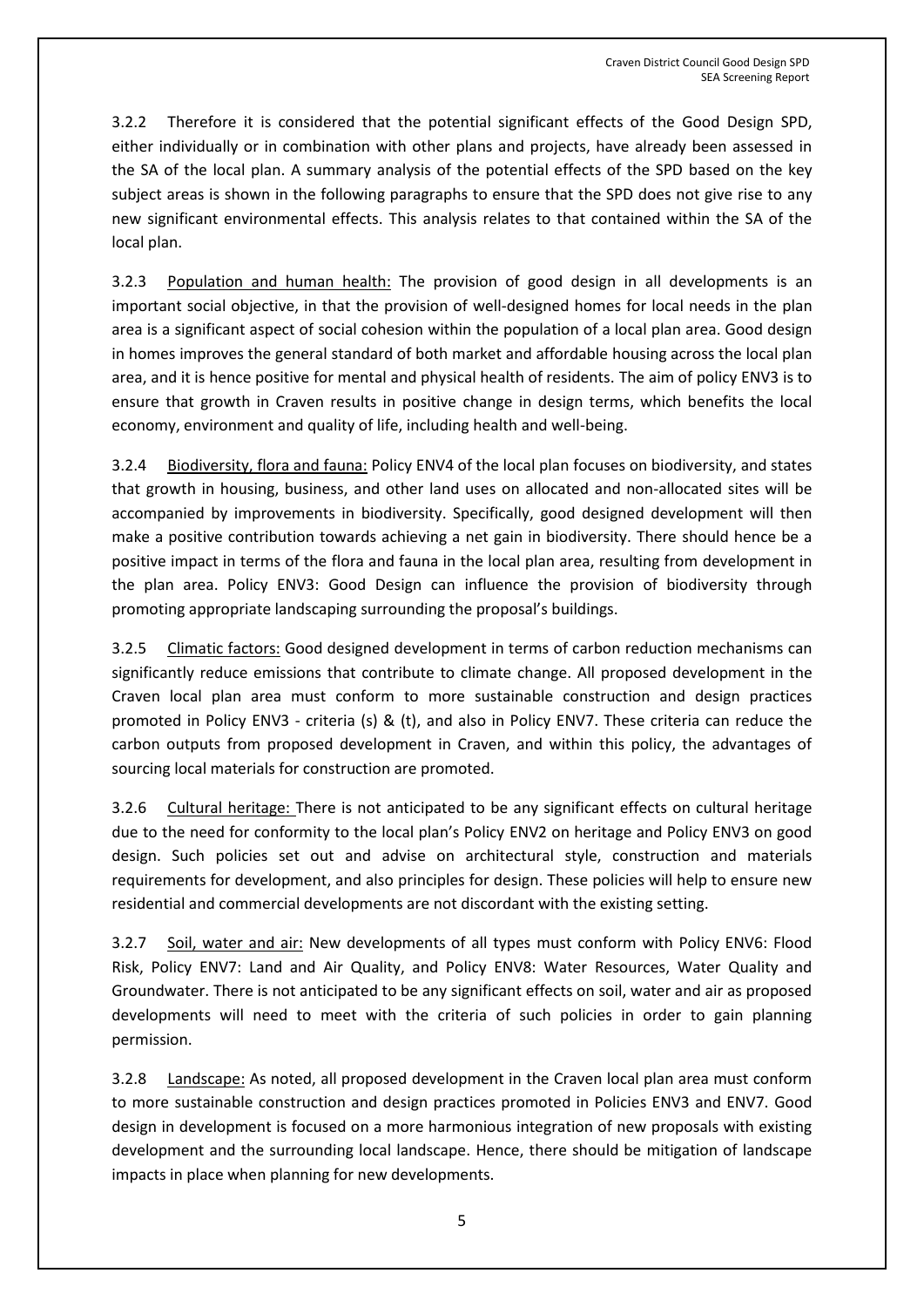3.2.9 Material assets: The material assets topic considers social, physical and environmental infrastructure, and hence this paragraph should be read alongside the previous subjects in this section. Policies in the local plan are likely to help ensure that arrangements are put in place to upgrade existing off-site infrastructure in line with new developments coming forward, where appropriate. Critical existing infrastructure and services will be likely to have the capacity to deal with increased demands for their services, in part supported by the implementation of the Community Infrastructure Levy (CIL), if adopted by the Council.

#### **3.3 Screening outcome**

3.3.1 Proposals in the SPD, including requirements for development, refer to policies set out in the district's local plan which have been through sustainability appraisal. An Appropriate Assessment of the local plan was undertaken and it concluded that the plan's contents would not have any adverse impacts on the integrity of any designated European site or SEA objective. Therefore it was not necessary to move to the Stage 2 Appropriate Assessment.

3.3.2 The SPD provides further guidance to relevant policies in the Craven Local Plan, principally policy ENV3, therefore it is closely related to the local plan. The SPD will not have any adverse effects on an internationally designated site such as a Special Protection Area (SPA) or Special Area of Conservation (SAC), above and beyond any significant effects that the local plan is likely to have, either individually or in combination with other plans and projects. Therefore the SPD will not trigger the need for a SEA in this regard. Further analysis and more information on these designated European sites relevant to Craven are available in the HRA Screening Report for the Good Design SPD. This SPD will not have any adverse social impacts, and indeed as previously explained, working with good design principles for proposed development should have overall positive impacts for the population of Craven.

3.3.3 This screening report has assessed the potential effects of the Craven District Council Good Design SPD, with a view to determining whether an environmental assessment is required under the SEA Directive. In accordance with topics cited in Annex 1(f) of the SEA Directive, significant effects on the environment are not expected to occur as a result of the SPD. It is recommended that the Good Design SPD should be screened out of the SEA process.

### **3.4 Consultation with Strategic Bodies**

3.4.1 This SEA screening report is subject to consultation with the statutory consultees of Natural England and Historic England. Responses from the statutory bodies are presented in Appendix III.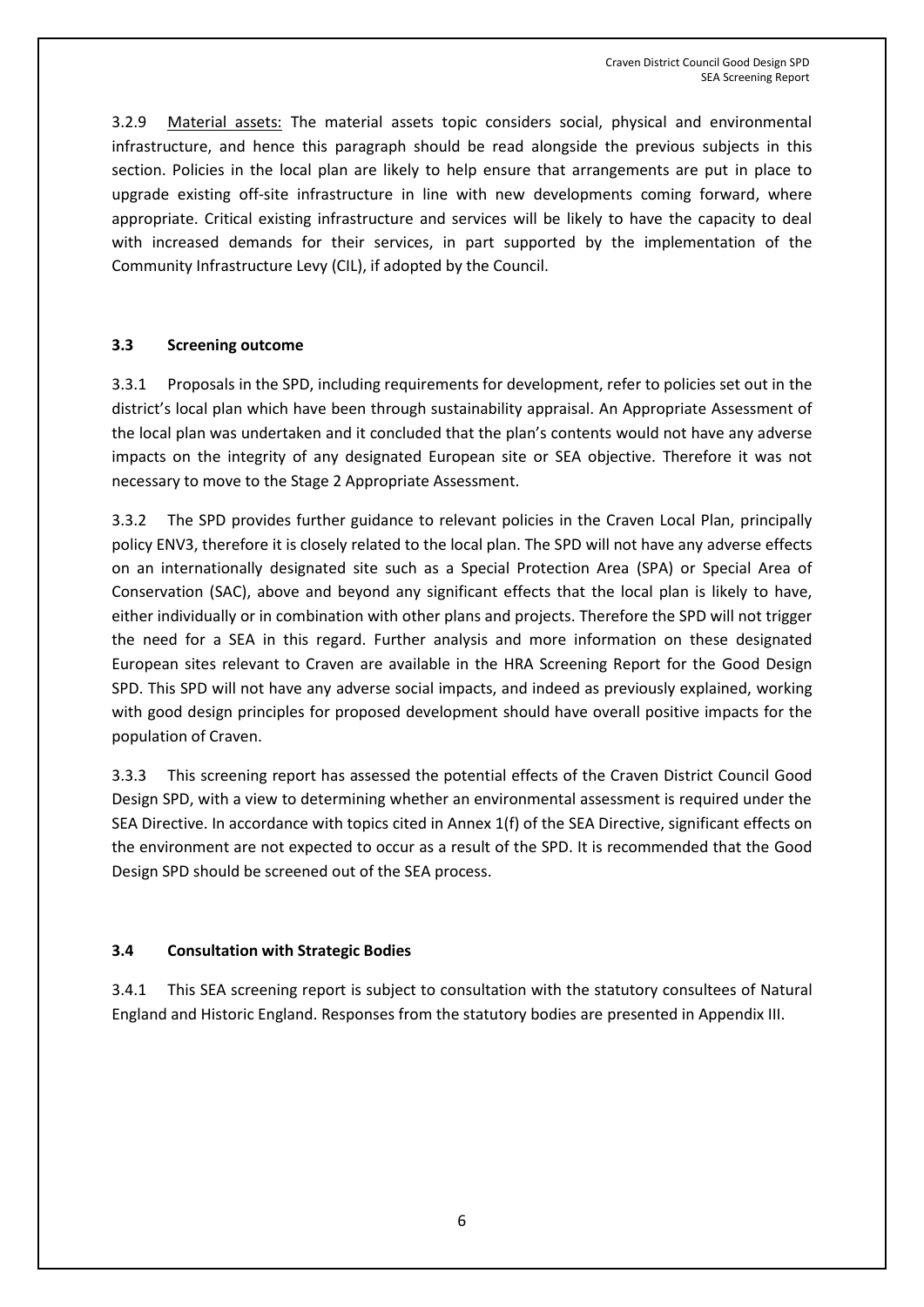# **Appendix I: Establishing whether there is a need for SEA**

| <b>Stage</b> |                                                                                                                                                                                                                                                                                                                                                                           | <b>Discussion</b>                                                                                                                                                                                                                                                                                                                                   | <b>Answer</b> |
|--------------|---------------------------------------------------------------------------------------------------------------------------------------------------------------------------------------------------------------------------------------------------------------------------------------------------------------------------------------------------------------------------|-----------------------------------------------------------------------------------------------------------------------------------------------------------------------------------------------------------------------------------------------------------------------------------------------------------------------------------------------------|---------------|
| 1.           | Is the plan or programme subject to<br>preparation and/or adoption by a<br>national, regional or local authority<br>or prepared by an authority for<br>adoption through a legislative<br>procedure by Parliament or<br>Government? (Article 2(a))                                                                                                                         | The Good Design SPD has been prepared<br>by and will be adopted by Craven District<br>Council to give detail and guidance on<br>local plan contents which are relevant to<br>this SPD, predominately Policy ENV3 on<br>good design.                                                                                                                 | Yes           |
| 2.           | Is the plan or programme required<br>by legislative, regulatory or<br>administrative provisions? (Article<br>2(a)                                                                                                                                                                                                                                                         | Paragraph 6.3 of the adopted Craven<br>Local Plan refers to the intended<br>production of the Good Design SPD.<br>When the Good Design SPD is adopted it<br>will be a material consideration but it will<br>not be part of the adopted Local Plan.                                                                                                  | Yes           |
| 3.           | Is the plan or programme prepared<br>for agriculture, forestry, fisheries,<br>energy industry, transport, waste<br>management, water management,<br>telecommunications, tourism, town<br>and country planning or land use,<br>and does it set a framework for<br>future development consent of<br>projects in Annexes I and II to the<br>EIA Directives? (Article 3.2(a)) | It is a SPD prepared for town and country<br>planning and land use and provides detail<br>to the local plan policy framework for<br>future consent of projects listed in<br>Schedule II of the EIA Directive.                                                                                                                                       | Yes           |
| 4.           | Will the plan or programme, in view<br>of its likely effect on sites, require<br>an assessment for future<br>development under Article 6 or 7 of<br>the Habitats Directive? (Article<br>3.2(b)                                                                                                                                                                            | The Good Design SPD is not anticipated<br>to have an adverse effect on any<br>designated European sites relevant to the<br>Craven local plan area, in terms of their<br>ecological integrity.                                                                                                                                                       | No            |
| 5.           | Does the plan or programme<br>determine the use of small areas at<br>local level, or is it a minor<br>modification of a plan or<br>programme subject to Article 3.2?<br>(Article 3.3)                                                                                                                                                                                     | The SPD will be a material consideration<br>in the consideration of planning<br>applications for new developments. It<br>provides detailed guidance to adopted<br>local plan policy.                                                                                                                                                                | Yes           |
|              | 6. Is it likely to have a significant effect<br>on the environment? (Article 3.5)                                                                                                                                                                                                                                                                                         | The purpose of the SPD is to provide<br>guidance to assist in the interpretation of<br>adopted policies in the local plan. The<br>policies to which the SPD relates were<br>subject to SEA (incorporated within the<br>SA) through the local plan preparation<br>process. Therefore, the SPD will not itself<br>have any significant effects on the | No            |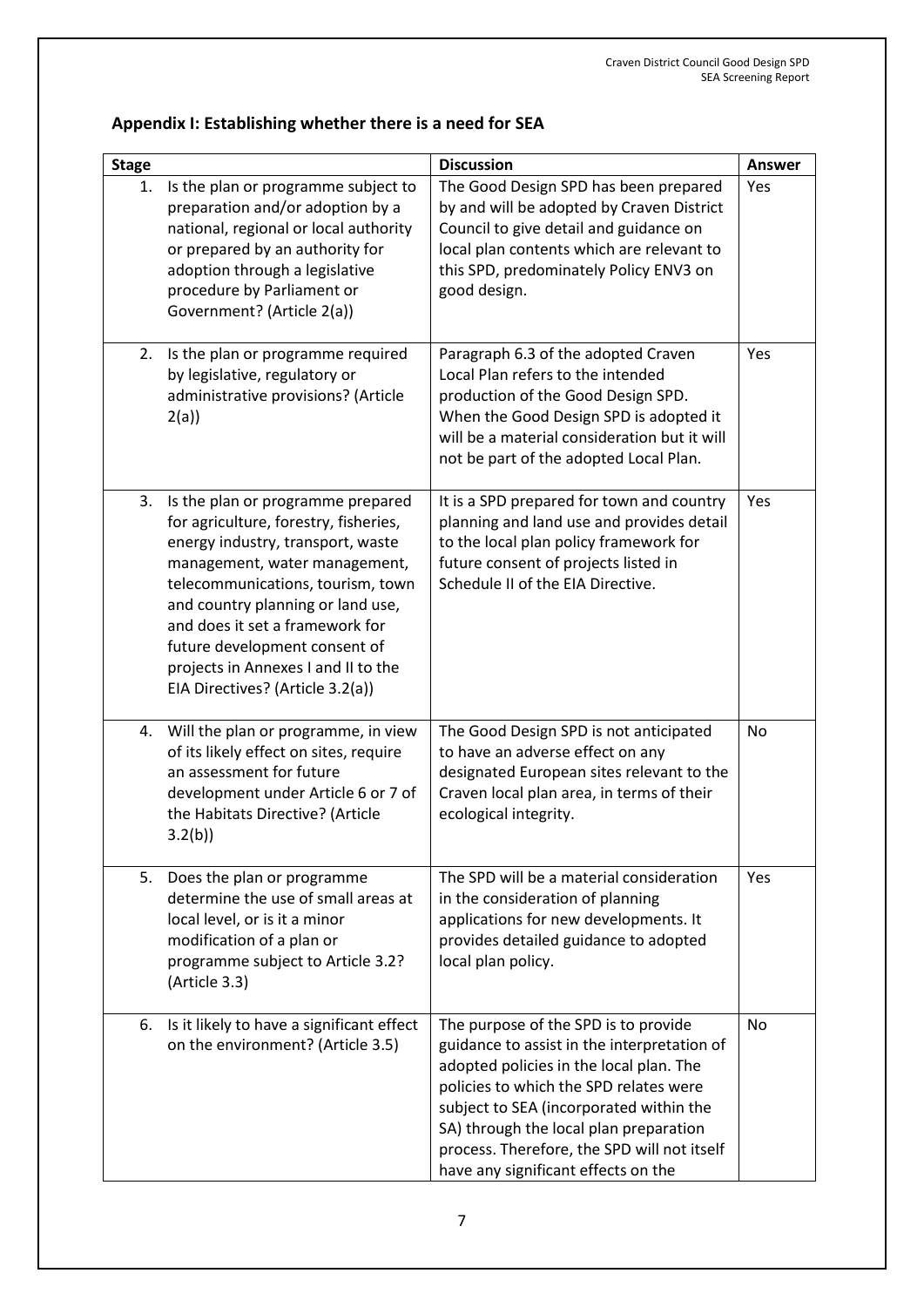| environment, and may assist in<br>addressing potential negative effects<br>identified in the SEA of the relevant<br>adopted policies. |
|---------------------------------------------------------------------------------------------------------------------------------------|
| See Section 3.2 and appendix II detailed<br>assessment.                                                                               |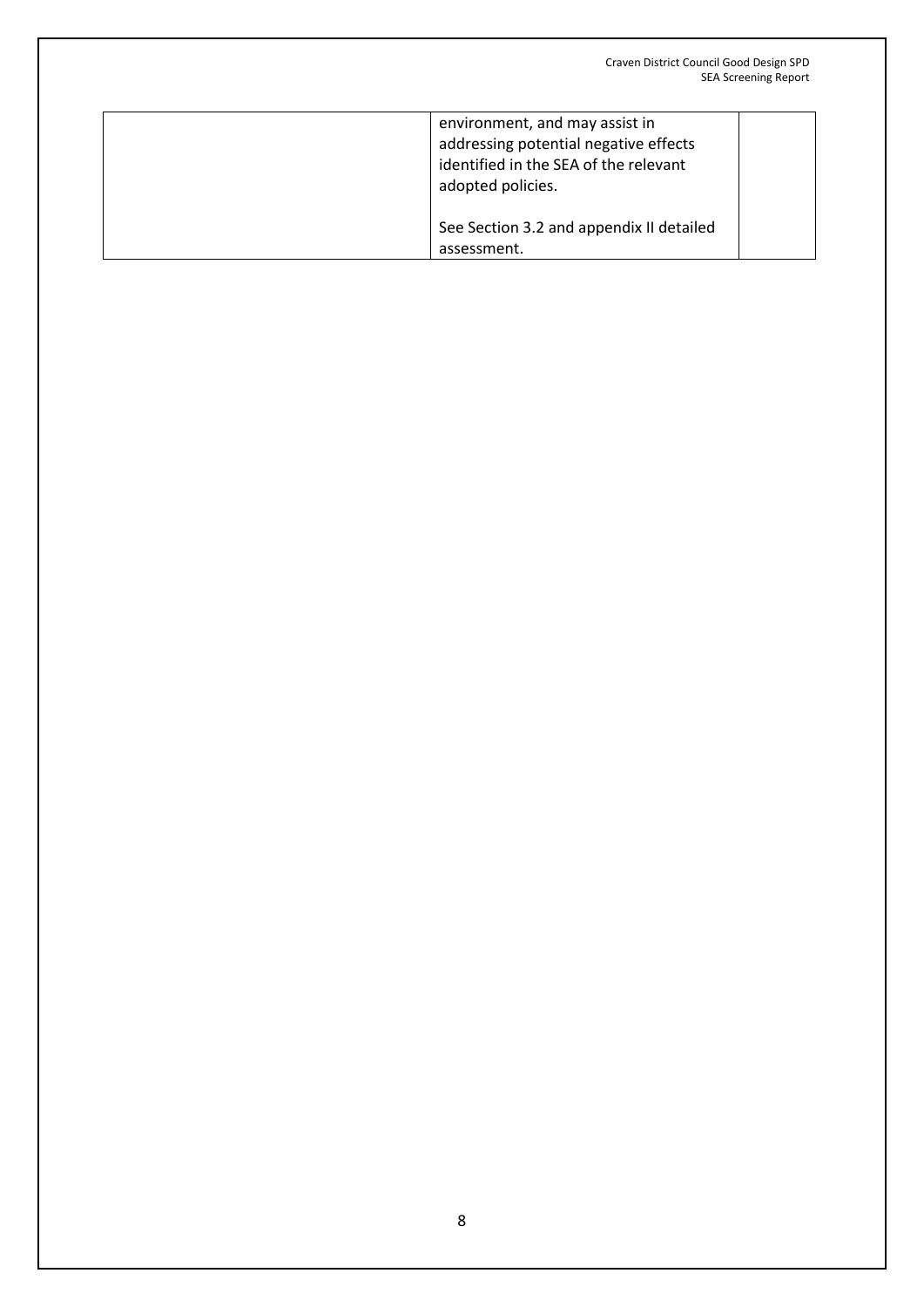# **Appendix II: Good Design SPD and the SEA Directive**

| <b>Criteria (from Annex II of SEA Directive and</b><br><b>Schedule I of Regulations)</b>                                                                                                                              | Response                                                                                                                                                                                                                                                                                                                                                                                                                                                                                                                                                       |
|-----------------------------------------------------------------------------------------------------------------------------------------------------------------------------------------------------------------------|----------------------------------------------------------------------------------------------------------------------------------------------------------------------------------------------------------------------------------------------------------------------------------------------------------------------------------------------------------------------------------------------------------------------------------------------------------------------------------------------------------------------------------------------------------------|
| The characteristics of plans and programmes                                                                                                                                                                           |                                                                                                                                                                                                                                                                                                                                                                                                                                                                                                                                                                |
| (a) The degree to which the plan or<br>programme sets a framework for<br>projects and other activities, either with<br>regard to the location, nature, size and<br>operating conditions or by allocating<br>resources | The Good Design SPD sets a framework for<br>projects by providing detail and guidance on<br>adopted policies of the Craven Local Plan,<br>particularly Policy ENV3. The SPD forms a<br>material consideration in planning application<br>decisions.                                                                                                                                                                                                                                                                                                            |
| (b) The degree to which the plan or<br>programme influences other plans and<br>programmes including those in a<br>hierarchy                                                                                           | The Good Design SPD does not create new<br>policies, but instead it provides further guidance<br>to relevant adopted Craven Local Plan policies,<br>which have been subject to SEA (incorporated<br>within the SA). It sits below 'higher tier'<br>documents and does not set new policies.                                                                                                                                                                                                                                                                    |
| (c) The relevance of the plan or programme<br>for the integration of environmental<br>considerations in particular with a view<br>to promoting sustainable development                                                | The SPD provides guidance on the interpretation<br>of adopted local policy along with national<br>guidance, all of which promote sustainable<br>development. The SPD does not introduce new<br>policy.                                                                                                                                                                                                                                                                                                                                                         |
| (d) Environmental problems relevant to the<br>plan or programme                                                                                                                                                       | As explained in the local plan, there are a<br>number of environmental issues to be<br>considered in the Craven Local Plan area<br>including: potential impacts of development on<br>natural and historic landscapes, high private<br>vehicle dependency, climate change impacts<br>including fluvial flooding risk, and potential loss<br>of biodiversity. There are no negative<br>environmental issues associated with this SPD,<br>moreover the SPD seeks where possible to<br>achieve environmental improvements via good<br>quality, sustainable design. |
| (e) The relevance of the plan or programme<br>for the implementation of community<br>legislation on the environment (for<br>example, plans and programmes linked<br>to waste management or water<br>protection)       | This is not directly applicable in the case of the<br>Good Design SPD, and there are other policies in<br>the Craven Local Plan which address water<br>protection (particularly Policy ENV8). North<br>Yorkshire County Council is the relevant<br>authority who addresses waste management<br>issues for this region.                                                                                                                                                                                                                                         |
| Characteristics of the effects and of the area<br>likely to be affected                                                                                                                                               |                                                                                                                                                                                                                                                                                                                                                                                                                                                                                                                                                                |
| (a) The probability, duration, frequency and<br>reversibility of the effects                                                                                                                                          | The Good Design SPD is not expected to give rise<br>to any significant environmental effects.                                                                                                                                                                                                                                                                                                                                                                                                                                                                  |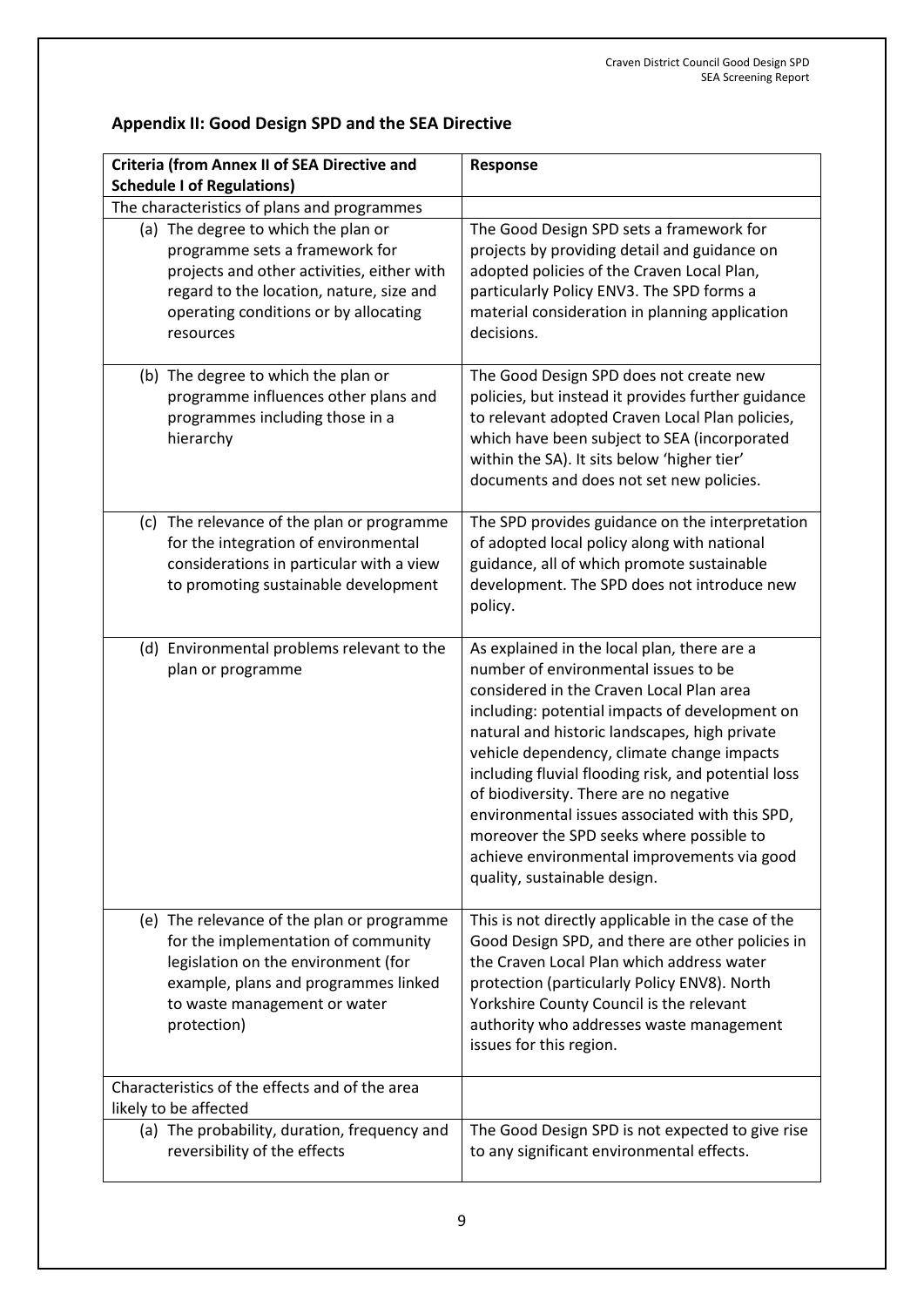|                                 | (b) The cumulative nature of the effects                                                                                                                                                                                 | The Good Design SPD is not considered to have<br>any significant cumulative effects. As the<br>document provides further guidance to adopted<br>local plan policies, but does not set policies itself,<br>it cannot contribute to cumulative impacts in<br>combination with the Craven Local Plan.                                                                                                                                                                                                                                                                                                                                                                                                                                                                                                                                       |
|---------------------------------|--------------------------------------------------------------------------------------------------------------------------------------------------------------------------------------------------------------------------|------------------------------------------------------------------------------------------------------------------------------------------------------------------------------------------------------------------------------------------------------------------------------------------------------------------------------------------------------------------------------------------------------------------------------------------------------------------------------------------------------------------------------------------------------------------------------------------------------------------------------------------------------------------------------------------------------------------------------------------------------------------------------------------------------------------------------------------|
|                                 | (c) The transboundary nature of the effects                                                                                                                                                                              | The Good Design SPD is not expected to give rise<br>to any significant transboundary environmental<br>effects. Any potential significant transboundary<br>environmental effects have already been<br>assessed as part of the local plan's sustainability<br>appraisal, the Habitat Regulations Assessment<br>and the plan's examination process.                                                                                                                                                                                                                                                                                                                                                                                                                                                                                         |
|                                 | (d) The risks to human health or the<br>environment (for example, due to<br>accidents)                                                                                                                                   | There are no anticipated effects of the Good<br>Design SPD on human health or the environment<br>due to accidents or other related subjects.                                                                                                                                                                                                                                                                                                                                                                                                                                                                                                                                                                                                                                                                                             |
|                                 | (e) The magnitude and spatial extent of the<br>effects (geographical area and size of the<br>population likely to be affected)                                                                                           | The SPD will be applied to all relevant planning<br>applications in the plan area.                                                                                                                                                                                                                                                                                                                                                                                                                                                                                                                                                                                                                                                                                                                                                       |
| (f)<br>$\overline{\phantom{0}}$ | The value and vulnerability of the area<br>likely to be affected due to:<br>Special nature characteristics or cultural<br>heritage;<br>Exceeded environmental quality<br>standards or limit values<br>Intensive land-use | The Good Design SPD is not anticipated to<br>adversely affect any special natural<br>characteristics or cultural heritage in the Craven<br>local plan area or beyond its borders. The Good<br>Design SPD is also not expected to lead to the<br>exceedance of environmental standards or<br>promote intensive land use. The SPD covers<br>areas protected for their special natural<br>characteristics and cultural heritage including<br>the Forest of Bowland AONB, SACs, SPAs and<br>Conservation Areas. However, it provides further<br>guidance on the implementation of existing local<br>plan policies, which have been subject to SEA, to<br>provide further positive effects. The SPD does<br>not introduce new policy nor does it propose any<br>new development over and above that assessed<br>within the Craven Local Plan. |
|                                 | (g) The effects on areas or landscapes which<br>have a recognised national, community<br>or international protection status.                                                                                             | As has been outlined in previous paragraphs of<br>this document, the Good Design SPD is not<br>expected to have any adverse effect on areas<br>with national, community or international<br>protection. The SPD covers areas protected for<br>their special natural characteristics and cultural<br>heritage including the Forest of Bowland AONB,<br>SACs, SPAs and Conservation Areas. However, it<br>provides further guidance on the<br>implementation of existing local plan policies,                                                                                                                                                                                                                                                                                                                                              |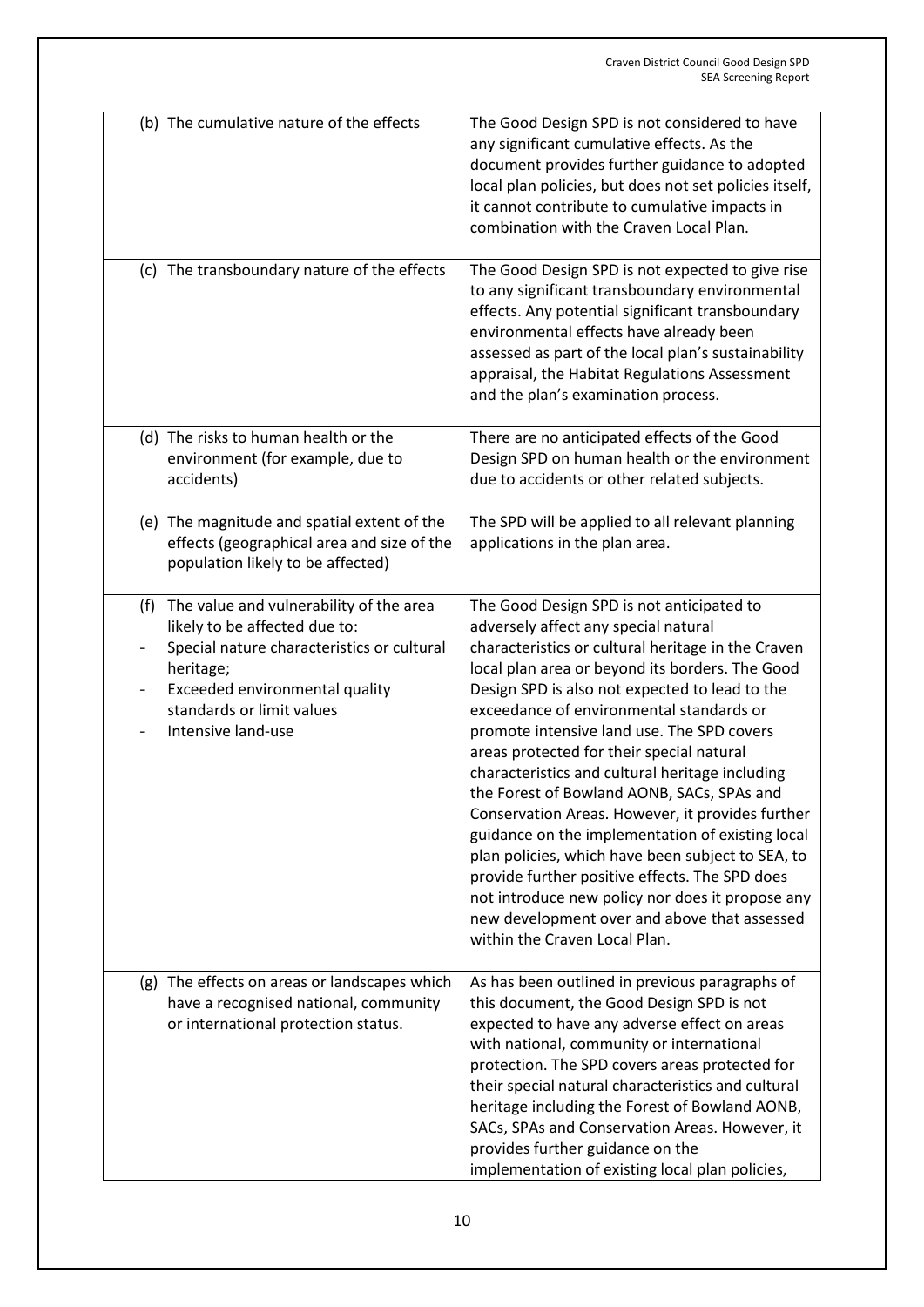| which have been subject to SEA, to provide   |
|----------------------------------------------|
| further positive effects. The SPD does not   |
| introduce new policy nor does it propose any |
| new development over and above that assessed |
| within the Craven Local Plan.                |
|                                              |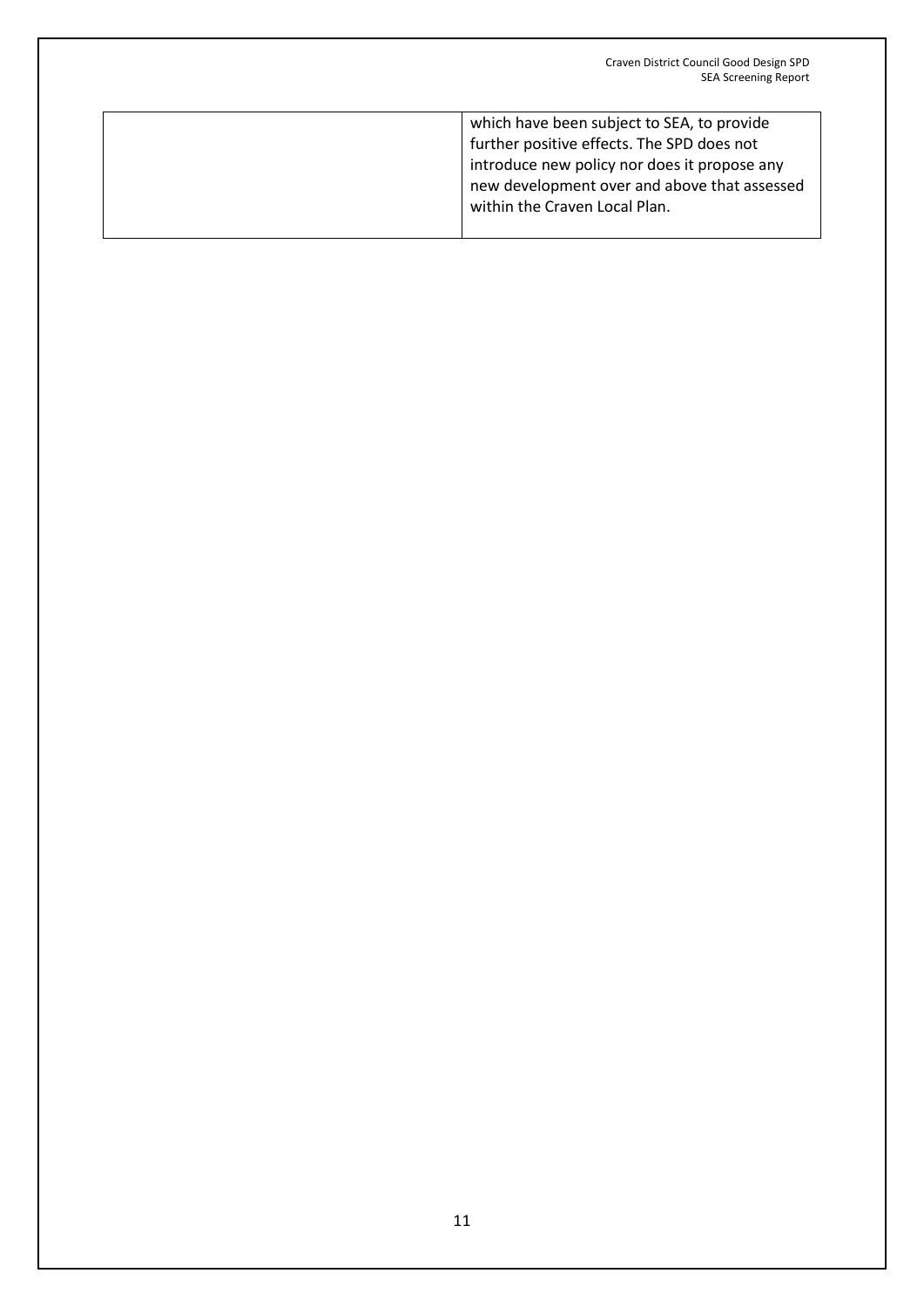### **Appendix III: Responses from Statutory Bodies**

The following responses from Historic England and Natural England were received on 29 and 30 November 2021 respectively. The text extracts related to the SEA Screening Report for this SPD are shown below. The text advice from Historic England relating to paragraph 2.1.1 has been incorporated into the body of text above.

#### Historic England

*"You will see that in both cases we would endorse the authority's conclusions that it is not necessary to undertake a SEA for these particular SPD as they are unlikely to result in any significant environmental effects and relate to policies in the Local Plan that have already been subject to a Sustainability Appraisal/SEA.* 

*We would however suggest that the Good Design SPD also relates closely to Local Plan Policy ENV2: Heritage - something which is not acknowledged at paragraph 2.1.1 of the SEA Screening Report for this SPD."*

#### AND

*"In terms of our area of interest, given the nature of the SPD, we would concur with your assessment that the document is unlikely to result in any significant environmental effects and will simply provide additional guidance on existing Policies contained within a Adopted Development Plan Document which has already been subject to a Sustainability Appraisal/SEA. As a result, we would endorse the Authority's conclusions that it is not necessary to undertake a Strategic Environmental Assessment of this particular SPD.* 

*The views of the other three statutory consultation bodies\* should be taken into account before the overall decision on the need for an SEA is made."*

\*Note: there are three statutory consultation bodies: Historic England, Natural England and the Environment Agency. The Environment Agency have previously stated to the Council that they do not need to be consulted on these documents.

#### Natural England

*"Based on the information provided, we do not have any concerns about the SEA Screening Reports for the Rural Workers Dwellings SPD or Good Design SPD at this stage. It is our advice, on the basis of the material supplied with the consultation, that, in so far as our strategic environmental interests are concerned (including but not limited to statutory designated sites, landscapes and protected species, geology and soils) that there are unlikely to be significant environmental effects from the proposed plans.* 

*Notwithstanding this advice, Natural England does not routinely maintain locally specific data on all potential environmental assets. As a result, the responsible authority should raise environmental issues that we have not identified on local or national biodiversity action plan species and/or habitats, local wildlife sites or local landscape character, with its own ecological and/or landscape advisers, local record centre, recording society or wildlife body on the local landscape and*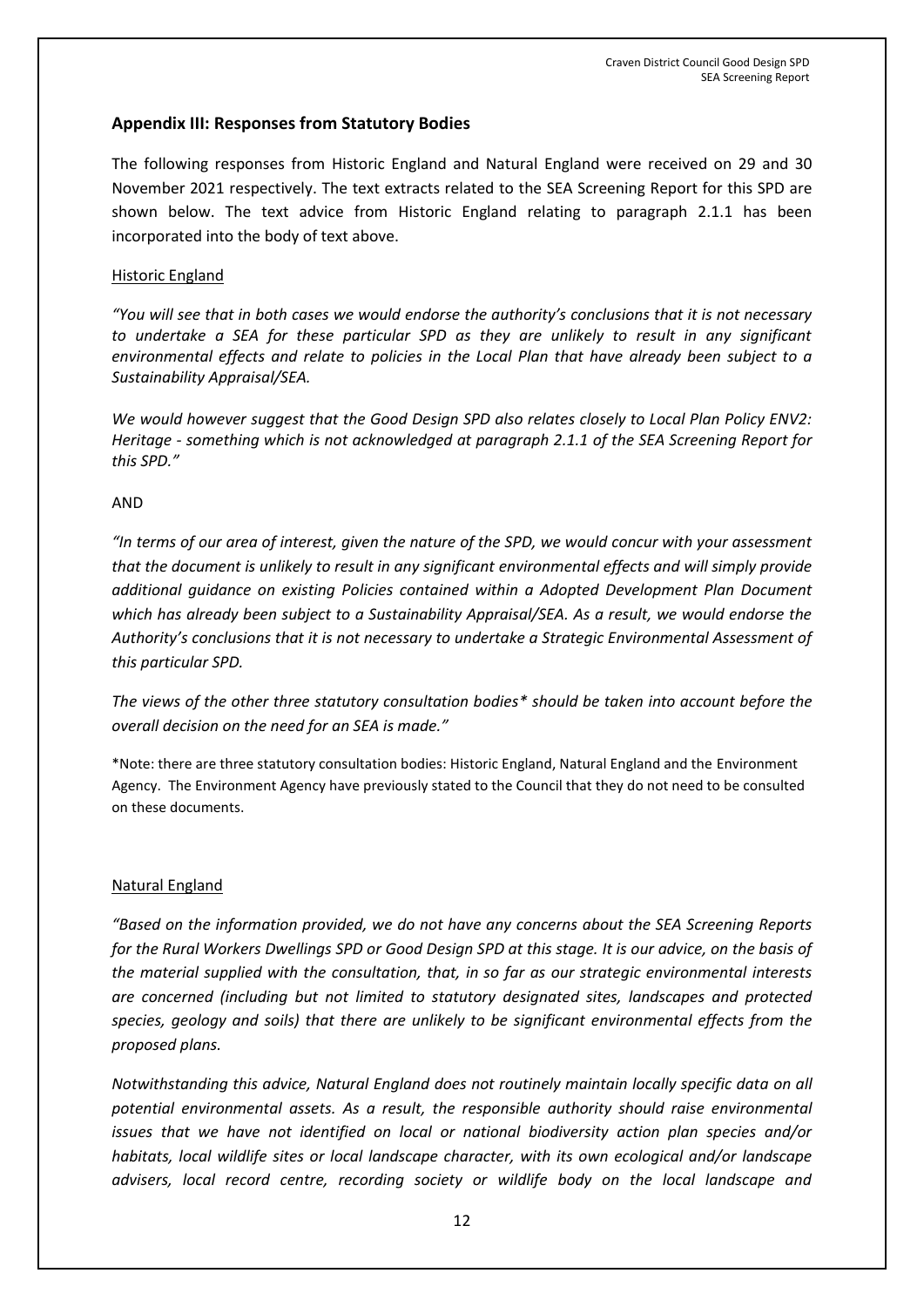*biodiversity receptors that may be affected by this plan, before determining whether an SEA is necessary.* 

*Please note that Natural England reserves the right to provide further comments on the environmental assessment of the plan beyond this SEA screening stage, should the responsible authority seek our views on the scoping or environmental report stages. This includes any third party appeal against any screening decision you may make."*